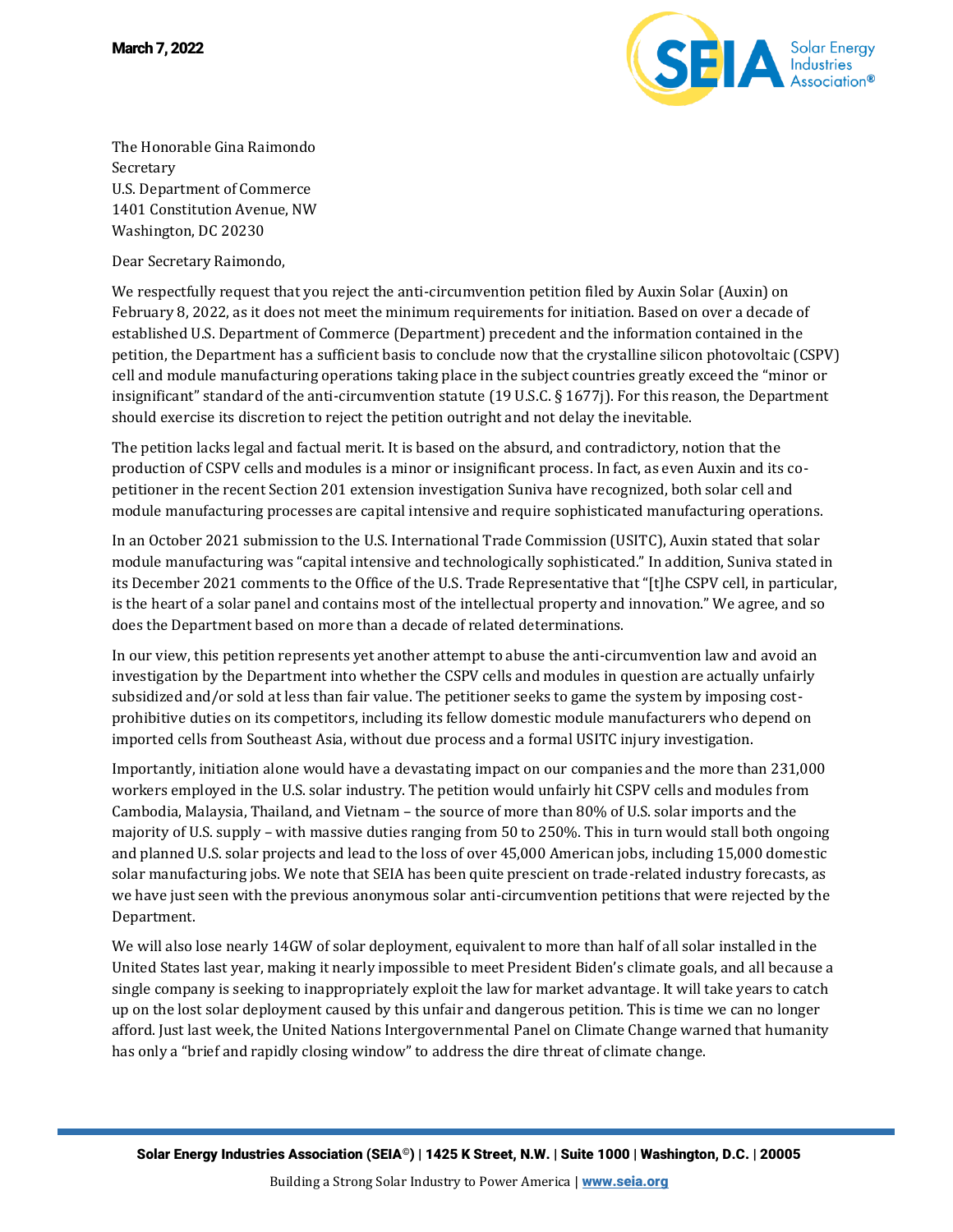

We have also experienced first-hand the harsh impact even the filing of an anti-circumvention petition can have on the U.S. solar supply chain. In response to increased risks associated with the anonymous anticircumvention petitions filed in August 2021, foreign suppliers began withholding shipments to the United States until business certainty was established. Neither U.S. importers nor purchasers could reasonably be expected to assume such risks. As a result, and as SEIA forecast, many solar projects were delayed, including projects under construction, and many jobs were lost.

We urge you to again exercise your discretion and decline to initiate an anti-circumvention investigation. This will avoid catastrophic and unnecessary harm to both the U.S. solar industry and the nation's ability to address climate change.

Thank you in advance for your consideration of this critically important issue.

Sincerely,

8minute Solar A and R Solar SPC Acciona Energy Adapture Renewables, Inc Advantage Capital Aegis Renewable Energy Aerocompact Alder Energy Systems All Bright Solar Allterra Environmental, Inc. AlsoEnergy, LLC Alternative Energy Systems, Inc. Amicus Solar Cooperative AMP Solar Group, Inc. Aptos Solar Technology LLC Arch Electric Arctic Solar Ventures Coporation Arevon ARM Group LLC Artisan Electric Inc. AUI Partners, LLC AVANA Capital Axium Solar BayWa r.e. US Belmont Solar Blattner Company BluePath Finance LLC Bluestem Energy Solutions BlueWave Solar Borrego Brooklyn Solar Canopy Co., Inc. CA Clean Energy LLC CalCom Energy Canadian Premium Sands Carolina Mountain Solar Carolina Solar Energy, LLC Cascadia Solar CED Greentech Cenergy Power Chaberton Energy Clearway Energy Group Colite Technologies Colorado Solar & Storage Association (COSSA) Community Power Group, LLC Cosmic Solar, Inc. Creative Energies CS Energy, LLC Current Home Inc CVE North America, Inc. D.E. Shaw & Co., L.P. Devlin Contracting & Maintenance, Inc (Devlin Solar) DG+ Design Distributed Sun LLC DNV Energy USA, Inc. Dynamic Energy Eagle Solar & Light

Solar Energy Industries Association (SEIA©) | 1425 K Street, N.W. | Suite 1000 | Washington, D.C. | 20005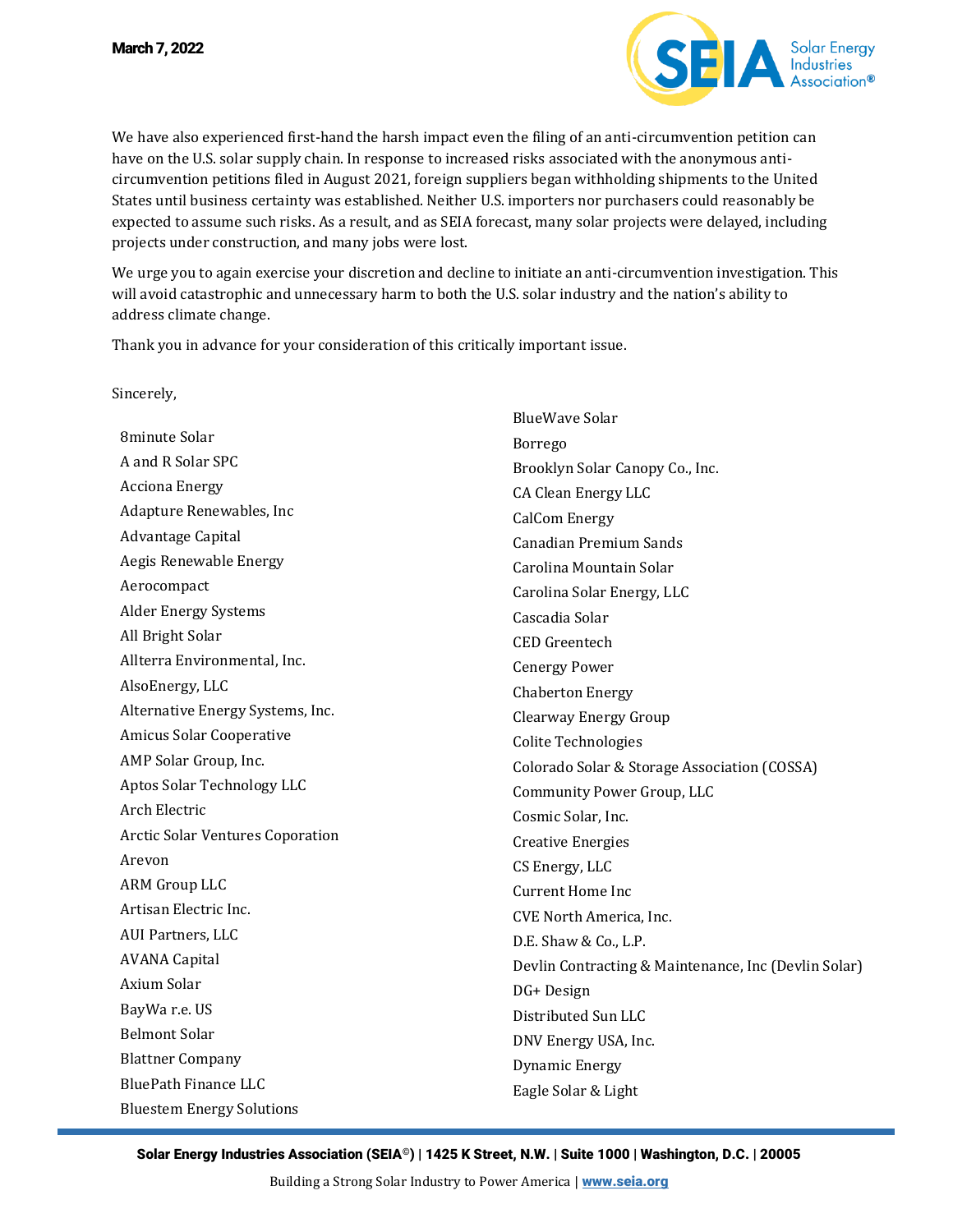Eden Renewables EDP Renewables EmPower Solar En-Trust LLC Energy Intelligence Partners EnergySage Envinity, Inc. Excite Energy Fire Mountain Solar LLC Flywheel Development LLC Freedom Forever FTC Solar Inc. G.M.U. Reseach & Technology G2 Energy Services Inc GAF Energy Gardner Solar, LLC General Electric Company Geoscape Solar Go Smart Solar Grasshopper Solar Corporation Green Bee Solar LLC Green Street Power Partners, LLC Green Wave Solar Greenalia Solar Power Inc Greenskies GreenSpark Solar Gregory Cox & Associates GroundWork Renewables, Inc. Hecate Energy, LLC Hexagon Energy, LLC High Road Clean Energy LLC Hyundai Energy Solutions America Idemitsu Renewables Impact Power Solutions Individual Inovateus Solar LLC Invenergy Ipsun Solar Kendall Sustainable Infrastructure



Kiterocket Liberty Power Lightsource bp LightWave Solar Electric LLC Loeb Clean Energy Consulting, LLC Luminalt Energy Corporation MAD Energy NW, LLC McCarthy Building Companies **McKinstry** MKD Electric Morse Associates, Inc. My Generation Energy, Inc. Mynt Systems Namaste Solar National Grid Renewables Nautilus Solar Energy, LLC Net Zero Solar Newport Solar Nexamp, Inc. Nextracker, Inc. NM Solar Group, Inc North American Board of Certified Energy Practitioners (NABCEP) Ojjo, Inc. OMCO Solar Open Road Renewables Orange Mountain Energy Origis Energy Ozark Exteriors, LLC Palmetto Panasonic Eco Solutions Company North America Pearlwind, LLC Personal Pfister Energy Pine Gate Renewables, LLC Pioneer Valley Photovoltaics Cooperative, Inc. Pivot Energy Powur RENEW Wisconsin RER Energy Group